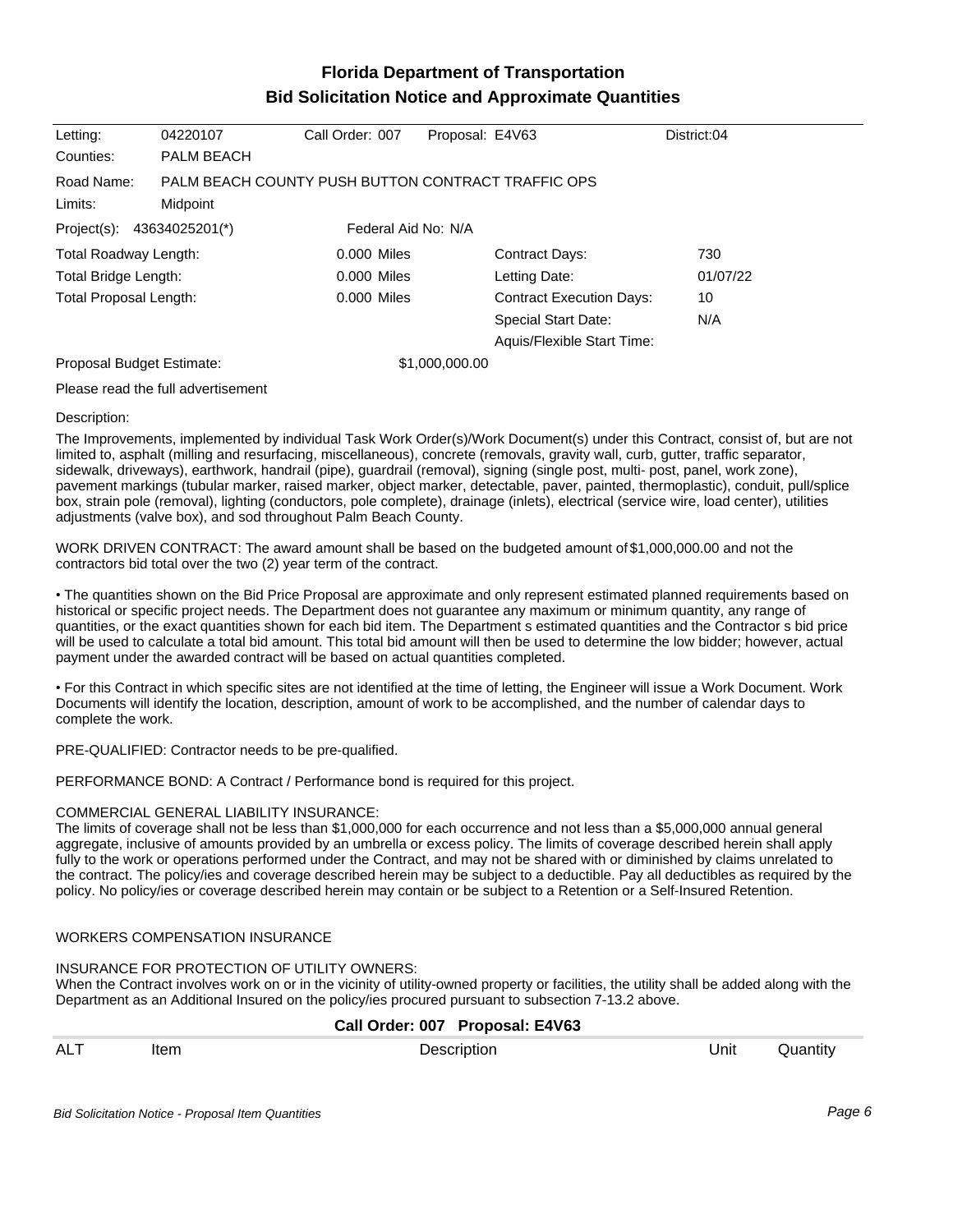| ALT<br><b>Item</b>   | Description                                                                      | Unit      | Quantity  |
|----------------------|----------------------------------------------------------------------------------|-----------|-----------|
| Section 0001 Roadway |                                                                                  |           |           |
| 0102-14-             | <b>TRAFFIC CONTROL OFFICER</b>                                                   | <b>HR</b> | 60.000    |
| 0102-60-             | <b>WORK ZONE SIGN</b>                                                            | ED        | 3,000.000 |
| 0102-71-13           | TEMPORARY BARRIER, F&I, LOW PROFILE, CONCRETE                                    | LF        | 250.000   |
| 0102-71-16           | TEMPORARY BARRIER, F&I, FREE STANDING                                            | LF        | 250.000   |
| $0102 - 74 - 1$      | CHANNELIZING DEVICE- TYPES I, II, DI, VP, DRUM, OR LCD                           | <b>ED</b> | 4,000.000 |
| 0102-74-8            | CHANNELIZING DEVICE- PEDESTRIAN LCD (LONGITUDINAL<br><b>CHANNELIZING DEVICE)</b> | <b>FD</b> | 400.000   |
| 0102-76-             | ARROW BOARD / ADVANCE WARNING ARROW PANEL                                        | ED        | 200.000   |
| 0102-89-1            | TEMPORARY CRASH CUSHION, REDIRECTIVE OPTION                                      | LO        | 10.000    |
| 0102-99-             | PORTABLE CHANGEABLE MESSAGE SIGN, TEMPORARY                                      | ED        | 300.000   |
| 0102-913-31          | REMOVABLE TAPE, YELLOW, SOLID, 6"                                                | GM        | 0.250     |
| $0104 - 10 - 3$      | <b>SEDIMENT BARRIER</b>                                                          | LF        | 650.000   |
| 0104-18-             | <b>INLET PROTECTION SYSTEM</b>                                                   | EA        | 25.000    |
| $0110 - 2 - 1$       | CLEARING & GRUBBING (PUSH BUTTON CONTRACT)                                       | AC        | 0.500     |
| $0110 - 4 - 10$      | REMOVAL OF EXISTING CONCRETE                                                     | SY        | 200.000   |
| $0120 - 1 -$         | REGULAR EXCAVATION                                                               | CY        | 400.000   |
| $0120 - 2 - 2$       | BORROW EXCAVATION, TRUCK MEASURE                                                 | <b>CY</b> | 200.000   |
| $0120 - 6 -$         | <b>EMBANKMENT</b>                                                                | <b>CY</b> | 300.000   |
| $0160 - 4 -$         | <b>TYPE B STABILIZATION</b>                                                      | SY        | 100.000   |
| 0285-709-            | OPTIONAL BASE, BASE GROUP 09                                                     | SY        | 100.000   |
| 0285-711-            | OPTIONAL BASE, BASE GROUP 11                                                     | SY        | 200.000   |
| 0285-715-            | OPTIONAL BASE, BASE GROUP 15                                                     | SY        | 1,000.000 |
| 0327-70-1            | MILLING EXISTING ASPHALT PAVEMENT, 1" AVG DEPTH                                  | SY        | 500.000   |
| 0334-1-13            | SUPERPAVE ASPHALTIC CONC, TRAFFIC C                                              | <b>TN</b> | 100.000   |
| 0334-1-53            | SUPERPAVE ASPHALTIC CONCRETE, TRAFFIC C, PG76-22                                 | TN        | 225.000   |
| 0337- 7-82           | ASPHALT CONCRETE FRICTION COURSE, TRAFFIC C, FC-9.5, PG 76-<br>22                | TN        | 100.000   |
| 0337- 7-83           | ASPHALT CONCRETE FRICTION COURSE, TRAFFIC C, FC-12.5, PG 76-<br>22               | TN        | 100.000   |
| $0339 - 1 -$         | MISCELLANEOUS ASPHALT PAVEMENT                                                   | <b>TN</b> | 50.000    |
| 0400-0-11            | CONCRETE CLASS NS, GRAVITY WALL INDEX 400-011                                    | CY        | 50.000    |
| 0425-1-351           | INLETS, CURB, TYPE P-5, <10'                                                     | EA        | 3.000     |
| 0425-1-910           | <b>INLETS, CLOSED FLUME</b>                                                      | EA        | 2.000     |
| 0425-2-41            | MANHOLES, P-7, <10'                                                              | EA        | 2.000     |
| 0425-2-71            | MANHOLES, J-7, <10'                                                              | EA        | 2.000     |
| $0425 - 6 -$         | VALVE BOXES, ADJUST                                                              | EA        | 5.000     |
| 0430-173-118         | PIPE CULVERT OPTIONAL MATERIAL, ROUND, 18", GUTTER DRAIN                         | LF        | 20.000    |
| 0430-173-124         | PIPE CULVERT OPTIONAL MATERIAL, ROUND, 24", GUTTER DRAIN                         | LF.       | 20.000    |
| $0436 - 1 - 1$       | TRENCH DRAIN, STANDARD                                                           | LF        | 20.000    |
| $0515 - 1 - 2$       | PIPE HANDRAIL - GUIDERAIL, ALUMINUM                                              | LF        | 40.000    |
| 0520-1-10            | CONCRETE CURB & GUTTER, TYPE F                                                   | LF        | 500.000   |
| 0520-2-4             | CONCRETE CURB, TYPE D                                                            | LF        | 500.000   |
| 0520- 5-41           | TRAFFIC SEPARATOR CONCRETE-TYPE IV, 4' WIDE                                      | LF        | 100.000   |
| 0520- 5-42           | TRAFFIC SEPARATOR CONCRETE- TYPE IV, 6' WIDE                                     | LF        | 100.000   |
| $0522 - 1 -$         | CONCRETE SIDEWALK AND DRIVEWAYS, 4" THICK                                        | SY        | 200.000   |

Bid Solicitation Notice - Proposal Item Quantities **Page 7** and the set of the set of the set of the set of the set of the set of the set of the set of the set of the set of the set of the set of the set of the set of the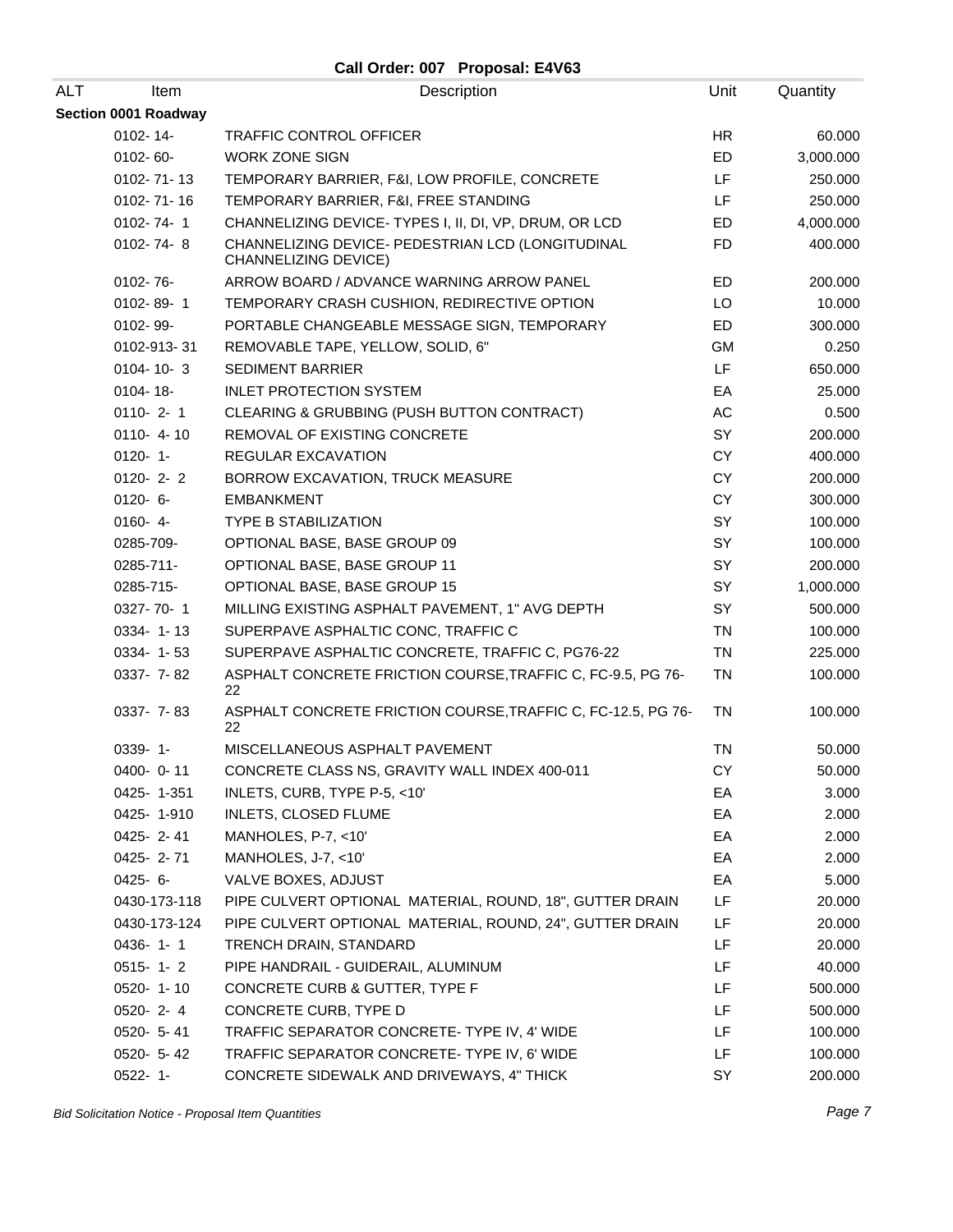| ALT | Item                        | Description                                                                                      | Unit      | Quantity |
|-----|-----------------------------|--------------------------------------------------------------------------------------------------|-----------|----------|
|     | $0522 - 2 -$                | CONCRETE SIDEWALK AND DRIVEWAYS, 6" THICK                                                        | SY        | 100.000  |
|     | $0523 - 1 -$                | PATTERNED PAVEMENT, VEHICULAR AREAS                                                              | SY        | 100.000  |
|     | $0523 - 2$ -                | PATTERNED PAVEMENT, NON-VEHICULAR AREAS                                                          | SY        | 100.000  |
|     | $0526 - 1 - 2$              | PAVERS, ARCHITECTURAL, SIDEWALK                                                                  | SY        | 75.000   |
|     | $0527 - 2 -$                | DETECTABLE WARNINGS                                                                              | <b>SF</b> | 150.000  |
|     | $0536 - 1 - 0$              | GUARDRAIL - ROADWAY, GENERAL/LOW SPEED TL-2                                                      | LF        | 500.000  |
|     | $0536 - 1 - 1$              | GUARDRAIL - ROADWAY, GENERAL TL-3                                                                | LF        | 500.000  |
|     | $0536 - 7 - 2$              | SPECIAL GUARDRAIL POST- SPECIAL STEEL POST FOR CONCRETE<br><b>STRUCTURE MOUNT</b>                | EA        | 5.000    |
|     | 0536-73-                    | <b>GUARDRAIL REMOVAL</b>                                                                         | LF        | 100.000  |
|     | 0536-85-20                  | <b>GUARDRAIL END TREATMENT- TRAILING ANCHORAGE</b>                                               | EA        | 5.000    |
|     | 0536-85-24                  | GUARDRAIL END TREATMENT- PARALLEL APPROACH TERMINAL                                              | EA        | 5.000    |
|     | 0536-85-26                  | GUARDRAIL END TREATMENT- TYPE CRT                                                                | EA        | 5.000    |
|     | 0538-1-                     | <b>GUARDRAIL RESET</b>                                                                           | LF        | 100.000  |
|     | $0570 - 1 - 2$              | PERFORMANCE TURF, SOD                                                                            | SY        | 800.000  |
|     | 0630-2-11                   | CONDUIT, FURNISH & INSTALL, OPEN TRENCH                                                          | LF        | 300.000  |
|     | 0630-2-12                   | CONDUIT, FURNISH & INSTALL, DIRECTIONAL BORE                                                     | LF.       | 300.000  |
|     | 0635-2-11                   | PULL & SPLICE BOX, F&I, 13" x 24" COVER SIZE                                                     | EA        | 5.000    |
|     | 0635-2-12                   | PULL & SPLICE BOX, F&I, 24" X 36" COVER SIZE                                                     | EA        | 5.000    |
|     | $0715 - 1 - 12$             | LIGHTING CONDUCTORS, F&I, INSULATED, NO.8 - 6                                                    | LF        | 300.000  |
|     | $0715 - 1 - 13$             | LIGHTING CONDUCTORS, F&I, INSULATED, NO 4 TO NO 2                                                | LF        | 300.000  |
|     | $0715 - 1 - 60$             | LIGHTING CONDUCTORS, REMOVE & DISPOSE, CONTRACTOR<br><b>OWNS</b>                                 | LF        | 300.000  |
|     | 0715-4-14                   | LIGHT POLE COMPLETE, FURNISH & INSTALL STANDARD POLE<br>STANDARD FOUNDATION, 45' MOUNTING HEIGHT | EA        | 2.000    |
|     | $0715 - 4 - 60$             | LIGHT POLE COMPLETE, RELOCATE                                                                    | EA        | 3.000    |
|     | 0715-4-70                   | LIGHT POLE COMPLETE, REMOVE POLE AND FOUNDATION                                                  | EA        | 3.000    |
|     | $0715 - 4 - 71$             | LIGHT POLE COMPLETE, REMOVE POLE, FOUNDATION REMAINS                                             | EA        | 3.000    |
|     | $0715 - 7 - 11$             | LOAD CENTER, F&I, SECONDARY VOLTAGE                                                              | EA        | 2.000    |
|     | <b>Section 0002 Signing</b> |                                                                                                  |           |          |
|     | 0700-1-11                   | SINGLE POST SIGN, F&I GROUND MOUNT, UP TO 12 SF                                                  | AS        | 25.000   |
|     | $0700 - 1 - 12$             | SINGLE POST SIGN, F&I GROUND MOUNT, 12-20 SF                                                     | AS        | 10.000   |
|     | 0700-1-13                   | SINGLE POST SIGN, F&I GROUND MOUNT, 21-30 SF                                                     | AS        | 10.000   |
|     | 0700-1-14                   | SINGLE POST SIGN, F&I GROUND MOUNT, 31+ SF                                                       | AS        | 10.000   |
|     | 0700-1-21                   | SINGLE POST SIGN, F&I BARRIER MOUNT INDEX 11871/700-013 UP<br><b>TO 12 SF</b>                    | AS        | 2.000    |
|     | 0700-1-22                   | SINGLE POST SIGN, F&I BARRIER MOUNT INDEX 11871/700-013, 12-<br>20 SF                            | AS        | 2.000    |
|     | 0700-1-31                   | SINGLE POST SIGN, F&I BRIDGE MOUNT INDEX 11870/700-012, UP<br><b>TO 12 SF</b>                    | AS        | 2.000    |
|     | 0700-1-32                   | SINGLE POST SIGN, F&I BRIDGE MOUNT INDEX 11870/700-012, 12-20<br><b>SF</b>                       | AS        | 2.000    |
|     | 0700-1-50                   | SINGLE POST SIGN, RELOCATE                                                                       | AS        | 10.000   |
|     | 0700-1-60                   | SINGLE POST SIGN, REMOVE                                                                         | AS        | 10.000   |
|     | 0700-2-11                   | MULTI- POST SIGN, F&I GROUND MOUNT, UP TO 12 SF                                                  | AS        | 3.000    |
|     | 0700-2-12                   | MULTI- POST SIGN, F&I GROUND MOUNT, 12-20 SF                                                     | AS        | 3.000    |
|     | 0700-2-13                   | MULTI- POST SIGN, F&I GROUND MOUNT, 21-30 SF                                                     | AS        | 3.000    |

Bid Solicitation Notice - Proposal Item Quantities **Page 8** and the set of the set of the set of the set of the set of the set of the set of the set of the set of the set of the set of the set of the set of the set of the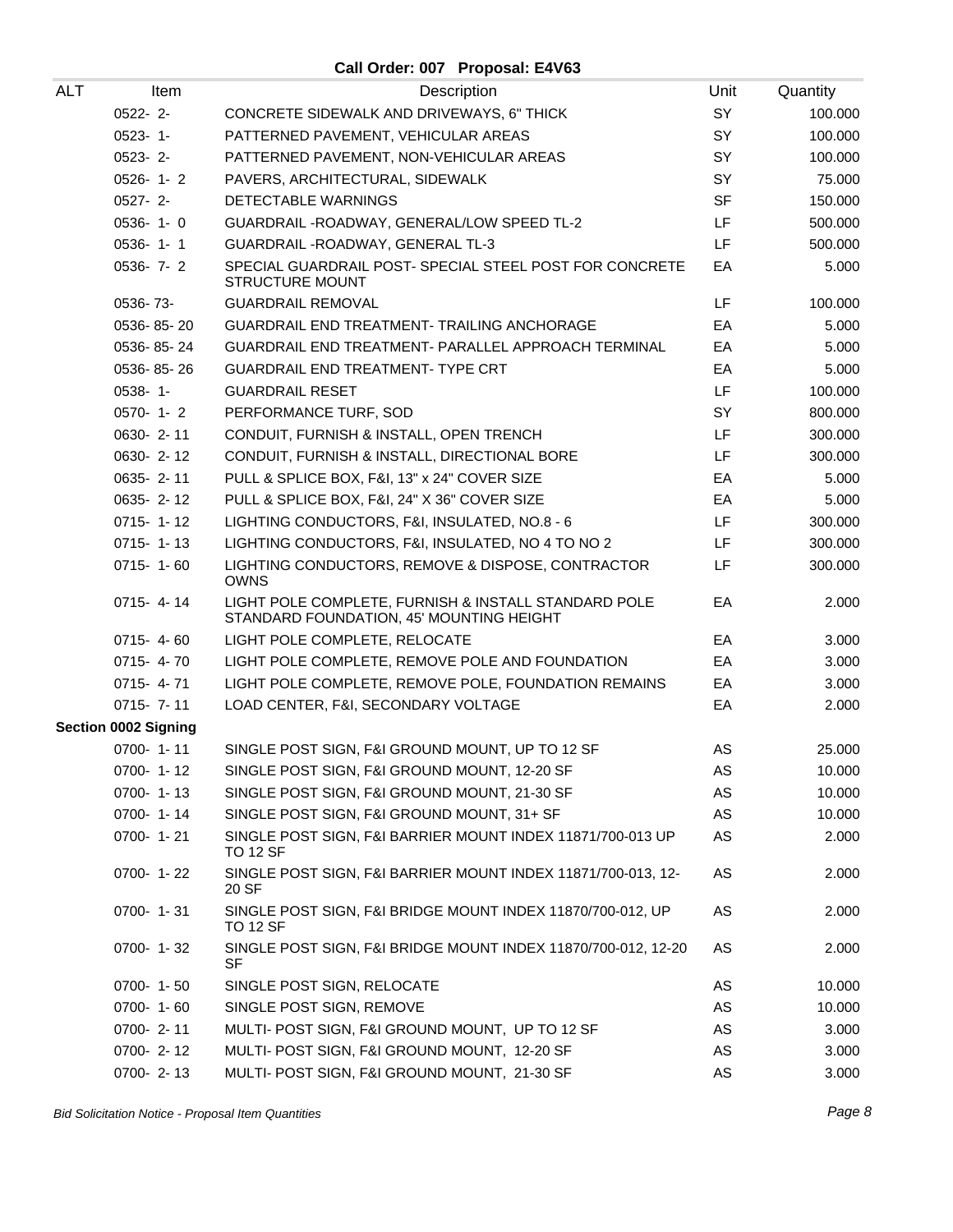| ALT | Item            | Description                                                                                    | Unit      | Quantity |
|-----|-----------------|------------------------------------------------------------------------------------------------|-----------|----------|
|     | 0700-2-14       | MULTI- POST SIGN, F&I GROUND MOUNT, 31-50 SF                                                   | AS        | 2.000    |
|     | 0700-2-15       | MULTI- POST SIGN, F&I GROUND MOUNT, 51-100 SF                                                  | AS        | 2.000    |
|     | $0700 - 2 - 16$ | MULTI- POST SIGN, F&I GROUND MOUNT, 101-200 SF                                                 | AS        | 2.000    |
|     | 0700-2-17       | MULTI- POST SIGN, F&I GROUND MOUNT, 201-300 SF                                                 | AS        | 2.000    |
|     | $0700 - 2 - 50$ | MULTI- POST SIGN, GROUND MOUNT, RELOCATE                                                       | AS        | 2.000    |
|     | 0700-2-60       | MULTI- POST SIGN, REMOVE                                                                       | AS        | 4.000    |
|     | 0700-3-101      | SIGN PANEL, FURNISH & INSTALL GROUND MOUNT, UP TO 12 SF                                        | EA        | 10.000   |
|     | 0700-3-102      | SIGN PANEL, FURNISH & INSTALL GROUND MOUNT, 12-20 SF                                           | EA        | 4.000    |
|     | 0700-3-103      | SIGN PANEL, FURNISH & INSTALL GROUND MOUNT, 21-30 SF                                           | EA        | 3.000    |
|     | 0700-3-501      | SIGN PANEL, RELOCATE, UP TO 12 SF                                                              | EA        | 5.000    |
|     | 0700-3-502      | SIGN PANEL, RELOCATE, 12-20 SF                                                                 | EA        | 4.000    |
|     | 0700-3-503      | SIGN PANEL, RELOCATE, 21-30 SF                                                                 | EA        | 3.000    |
|     | 0700-3-601      | SIGN PANEL, REMOVE, UP TO 12 SF                                                                | EA        | 5.000    |
|     | 0700-3-602      | SIGN PANEL, REMOVE, 12-20 SF                                                                   | EA        | 4.000    |
|     | 0700-3-603      | SIGN PANEL, REMOVE, 21-30 SF                                                                   | EA        | 3.000    |
|     | $0704 - 1 - 1$  | TUBULAR MARKER, DURABLE, 36" WHITE POST                                                        | EA        | 5.000    |
|     | $0704 - 1 - 2$  | TUBULAR MARKER, DURABLE, 36" YELLOW POST                                                       | EA        | 5.000    |
|     | 0705-10-1       | <b>OBJECT MARKER, TYPE 1</b>                                                                   | EA        | 10.000   |
|     | 0705-11-1       | DELINEATOR, FLEXIBLE TUBULAR                                                                   | EA        | 10.000   |
|     | $0705 - 11 - 6$ | DELINEATOR, REPLACE DELINEATOR ON EXISTING BARRIER                                             | EA        | 10.000   |
|     | 0705-11-11      | DELINEATOR POST, FURNISH & INSTALL ON EXISTING BASE                                            | EA        | 5.000    |
|     | $0706 - 1 - 3$  | RAISED PAVEMENT MARKER, TYPE B                                                                 | EA        | 300.000  |
|     | 0710-11-101     | PAINTED PAVEMENT MARKINGS, STANDARD, WHITE, SOLID, 6"                                          | GM        | 0.250    |
|     | 0710-11-102     | PAINTED PAVEMENT MARKINGS, STANDARD, WHITE, SOLID FOR<br>INTERCHANGE AND URBAN ISLAND, 8"      | <b>GM</b> | 0.250    |
|     | 0710-11-123     | PAINTED PAVEMENT MARKINGS, STANDARD, WHITE, SOLID FOR<br>CROSSWALK AND ROUNDABOUT, 12"         | LF        | 300.000  |
|     | 0710-11-125     | PAINTED PAVEMENT MARKINGS, STANDARD, WHITE, SOLID FOR<br>STOP LINE OR CROSSWALK, 24"           | LF        | 150.000  |
|     | 0710-11-131     | PAINTED PAVEMENT MARKINGS, STANDARD, WHITE, SKIP, 10-30<br>OR 3-9 SKIP, 6" WIDE                | <b>GM</b> | 0.250    |
|     | 0710-11-141     | PAINTED PAVEMENT MARKINGS, STANDARD, WHITE, 2-4 DOTTED<br>GUIDELINE/ 6-10 DOTTED EXTENSION, 6" | GM        | 0.100    |
|     | 0710-11-160     | PAINTED PAVEMENT MARKINGS, STANDARD, WHITE, MESSAGE OR<br><b>SYMBOL</b>                        | EA        | 15.000   |
|     | 0710-11-170     | PAINTED PAVEMENT MARKINGS, STANDARD, WHITE, ARROWS                                             | EA        | 20.000   |
|     | 0710-11-201     | PAINTED PAVEMENT MARKINGS, STANDARD, YELLOW, SOLID, 6"                                         | <b>GM</b> | 0.250    |
|     | 0710-11-224     | PAINTED PAVEMENT MARKINGS, STANDARD, YELLOW, SOLID FOR<br>DIAGONAL OR CHEVRON, 18"             | LF        | 200.000  |
|     | 0710-11-290     | PAINTED PAVEMENT MARKINGS, STANDARD, YELLOW, ISLAND<br><b>NOSE</b>                             | SF        | 50.000   |
|     | 0711-11-102     | THERMOPLASTIC, STANDARD, WHITE, SOLID, 8" FOR<br>INTERCHANGE AND URBAN ISLAND                  | GM        | 0.250    |
|     | 0711-11-123     | THERMOPLASTIC, STANDARD, WHITE, SOLID, 12" FOR CROSSWALK<br>AND ROUNDABOUT                     | LF        | 200.000  |
|     | 0711-11-124     | THERMOPLASTIC, STANDARD, WHITE, SOLID, 18" FOR DIAGONALS<br>AND CHEVRONS                       | LF        | 200.000  |